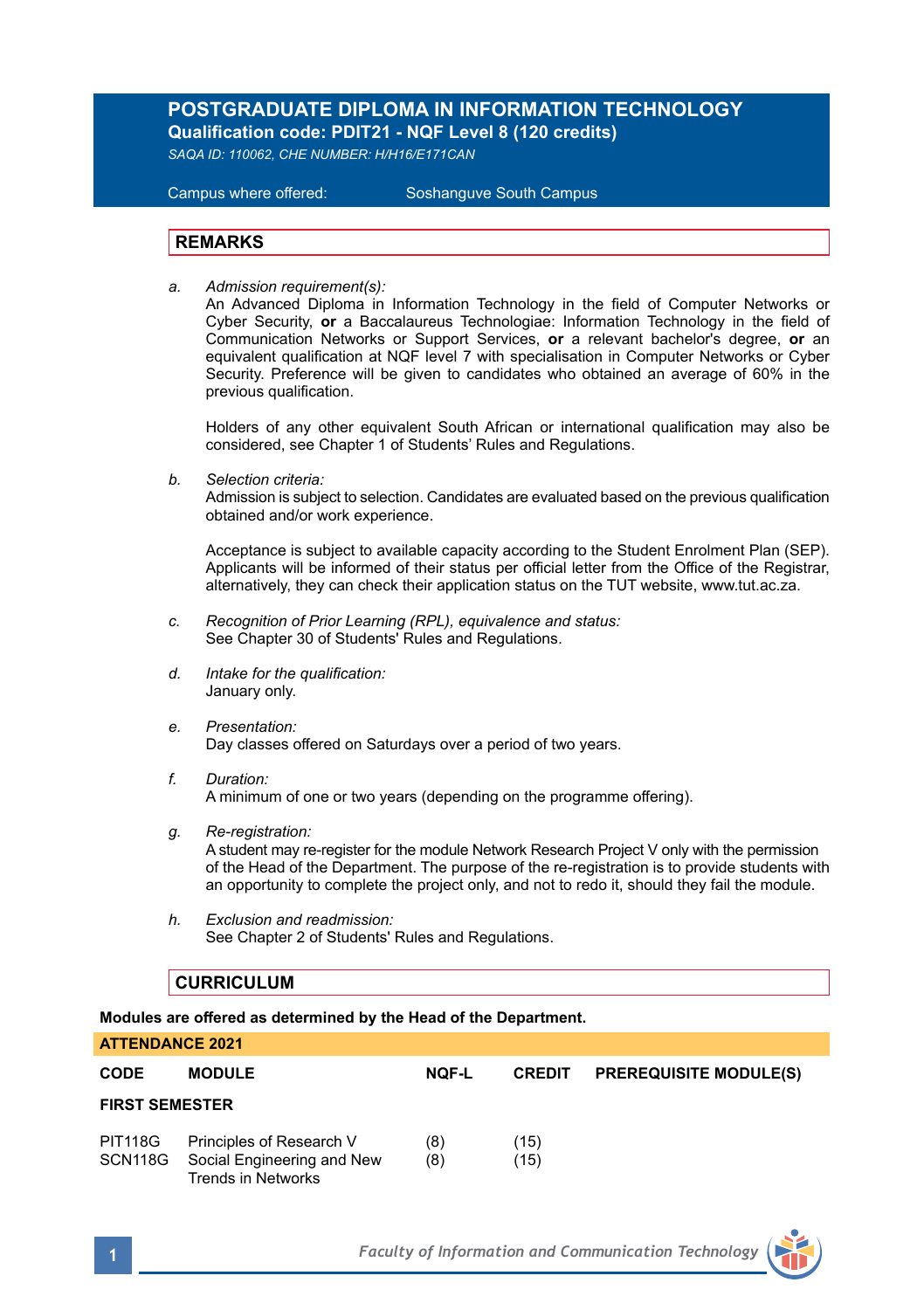### **SECOND SEMESTER**

| <b>DFO118G</b>                    | Digital Forensics V                                                                                              | (8)          | (15)          |                                                       |  |  |  |
|-----------------------------------|------------------------------------------------------------------------------------------------------------------|--------------|---------------|-------------------------------------------------------|--|--|--|
|                                   | plus one of the following modules:                                                                               |              |               |                                                       |  |  |  |
| <b>CN1118G</b><br><b>CSY118G</b>  | <b>Computer Networks 501</b><br><b>Computer Security 501</b>                                                     | (8)<br>(8)   | (15)<br>(15)  |                                                       |  |  |  |
| <b>AND</b>                        |                                                                                                                  |              |               |                                                       |  |  |  |
| One of the following modules:     |                                                                                                                  |              |               |                                                       |  |  |  |
| SPG118G                           | Security Policy and<br>Governance 501                                                                            | (8)          | (15)          |                                                       |  |  |  |
| <b>NWA118G</b>                    | Network Management 501                                                                                           | (8)          | (15)          |                                                       |  |  |  |
|                                   | TOTAL CREDITS FOR THE YEAR:                                                                                      |              | 75            |                                                       |  |  |  |
| <b>ATTENDANCE 2022</b>            |                                                                                                                  |              |               |                                                       |  |  |  |
| CODE                              | <b>MODULE</b>                                                                                                    | <b>NOF-L</b> | <b>CREDIT</b> | <b>PREREQUISITE MODULE(S)</b>                         |  |  |  |
| NWR118R                           | NWR108G Network Research Project V<br>Network Research Project V<br>(re-registration) (first-semester<br>module) | (8)<br>(8)   | (15)<br>(0)   | Principles of Research V                              |  |  |  |
| <b>FIRST SEMESTER</b>             |                                                                                                                  |              |               |                                                       |  |  |  |
| One of the following modules:     |                                                                                                                  |              |               |                                                       |  |  |  |
| CN2118G<br><b>CRG118G</b>         | <b>Computer Networks 502</b><br>Cryptography 502                                                                 | (8)<br>(8)   | (15)<br>(15)  | Computer Networks 501<br><b>Computer Security 501</b> |  |  |  |
| <b>SECOND SEMESTER</b>            |                                                                                                                  |              |               |                                                       |  |  |  |
| One of the following modules:     |                                                                                                                  |              |               |                                                       |  |  |  |
| EHA118G<br><b>SDN118G</b>         | Ethical Hacking 502<br>Software Defined Networks 502                                                             | (8)<br>(8)   | (15)<br>(15)  | <b>Computer Security 501</b><br>Computer Networks 501 |  |  |  |
| TOTAL CREDITS FOR THE YEAR:<br>45 |                                                                                                                  |              |               |                                                       |  |  |  |
|                                   | TOTAL CREDITS FOR THE QUALIFICATION:                                                                             | 120          |               |                                                       |  |  |  |

# **MODULE INFORMATION (OVERVIEW OF SYLLABUS)**

The syllabus content is subject to change to accommodate industry changes. Please note that a more detailed syllabus is available at the Department or in the study guide that is applicable to a particular module. At time of publication, the syllabus content was defined as follows:

## **COMPUTER NETWORKS 501 (CN1118G) 1 X 3-HOUR PAPER**

## *(Module custodian: Department of Information Technology)*

The general purpose of this module to is to provide students with the Internet and Computer networks in general, different WAN technologies used to accomplish different communication tasks, network security and applications. The emphasis is on equipping the students to be competent problem solvers that can originate and recommend computer network strategies. (Total tuition time: not available)



**C**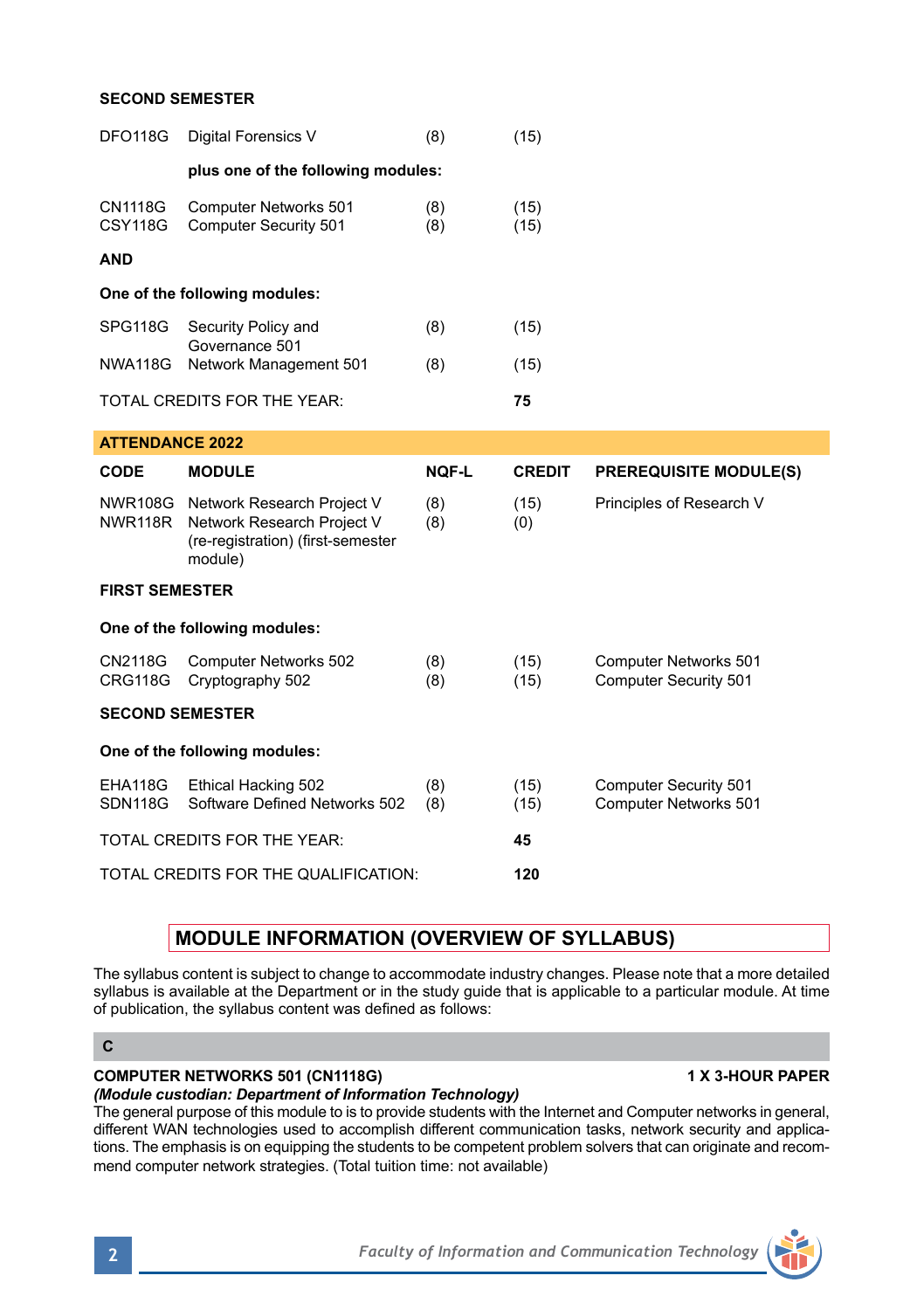## **COMPUTER NETWORKS 502 (CN2118G) 1 X 3-HOUR PAPER**

### *(Module custodian: Department of Information Technology)*

The general purpose of this module is to provide students with the necessary tools and techniques to design and implement networks. The emphasis is on equipping the students to be competent problem solvers that can originate and recommend computer network strategies. (Total tuition time: not available)

## **COMPUTER SECURITY 501 (CSY118G) 1 X 3-HOUR PAPER**

## *(Module custodian: Department of Information Technology)*

The emphasis of this module is on equipping the students to be competent problem solvers that can originate and recommend security strategies. (Total tuition time: not available)

## **CRYPTOGRAPHY 502 (CRG118G) 1 X 3-HOUR PAPER**

## *(Module custodian: Department of Information Technology)*

The emphasis of this module is on equipping the students to be competent problem solvers that can originate and recommend Cryptography Terminologies. (Total tuition time: not available)

### **D**

## **DIGITAL FORENSICS V (DFO118G) 1 X 3-HOUR PAPER**

### *(Module custodian: Department of Information Technology)*

The general purpose of this module is to provide students with the internet and computer digital forensics, principles and methodologies of digital forensics, software and hardware digital forensics tools. The emphasis is on equipping the students to be competent problem solvers that can originate and recommend digital forensics strategies. (Total tuition time: not available)

### **E**

## **ETHICAL HACKING 502 (EHA118G) 1 X 3-HOUR PAPER**

*(Module custodian: Department of Information Technology)* The student will learn the basics of ethical and moral technology hacking. The module teaches the student how to find weak points and compositional errors in computer networks and systems. (Total tuition time: not available)

## **N**

### **NETWORK MANAGEMENT 501 (NWA118G) 1 X 3-HOUR PAPER**

### *(Module custodian: Department of Information Technology)*

The general purpose of this module is to provide students with an overview of network management, this includes an understanding of the building blocks of network management with its associate remote networking tools that can be applied to network infrastructures. (Total tuition time: not available)

## **NETWORK RESEARCH PROJECT V (NWR108G, NWR118R) PROJECT ASSESSMENT**

## *(Module custodian: Department of Information Technology)*

This module summarises learnings of student registered for the postgraduate diploma into a research project. The student will learn how, and when, to use quantitative and qualitative techniques to investigate different research questions. The student will practice and apply these techniques by producing research questions, conducting literature reviews, data collection, analysis and interpretation, including the use of specialist computer packages. (Total tuition time: not available)

#### **P**

# **PRINCIPLES OF RESEARCH V (PIT118G) CONTINUOUS ASSESSMENT**

*(Module custodian: Department of Information Technology)*

The general purpose of this module is to prepare the student to investigate and analyse a research problem using introductory research methods and tools that are commonly used in computing and related research fields. The module will also enable participants to formulate, define research problems and questions, critically review the literature, research designs and reported research findings, evaluate and select appropriate research methods and data collection techniques for formulating ethical research proposals. (Total tuition time: not available)